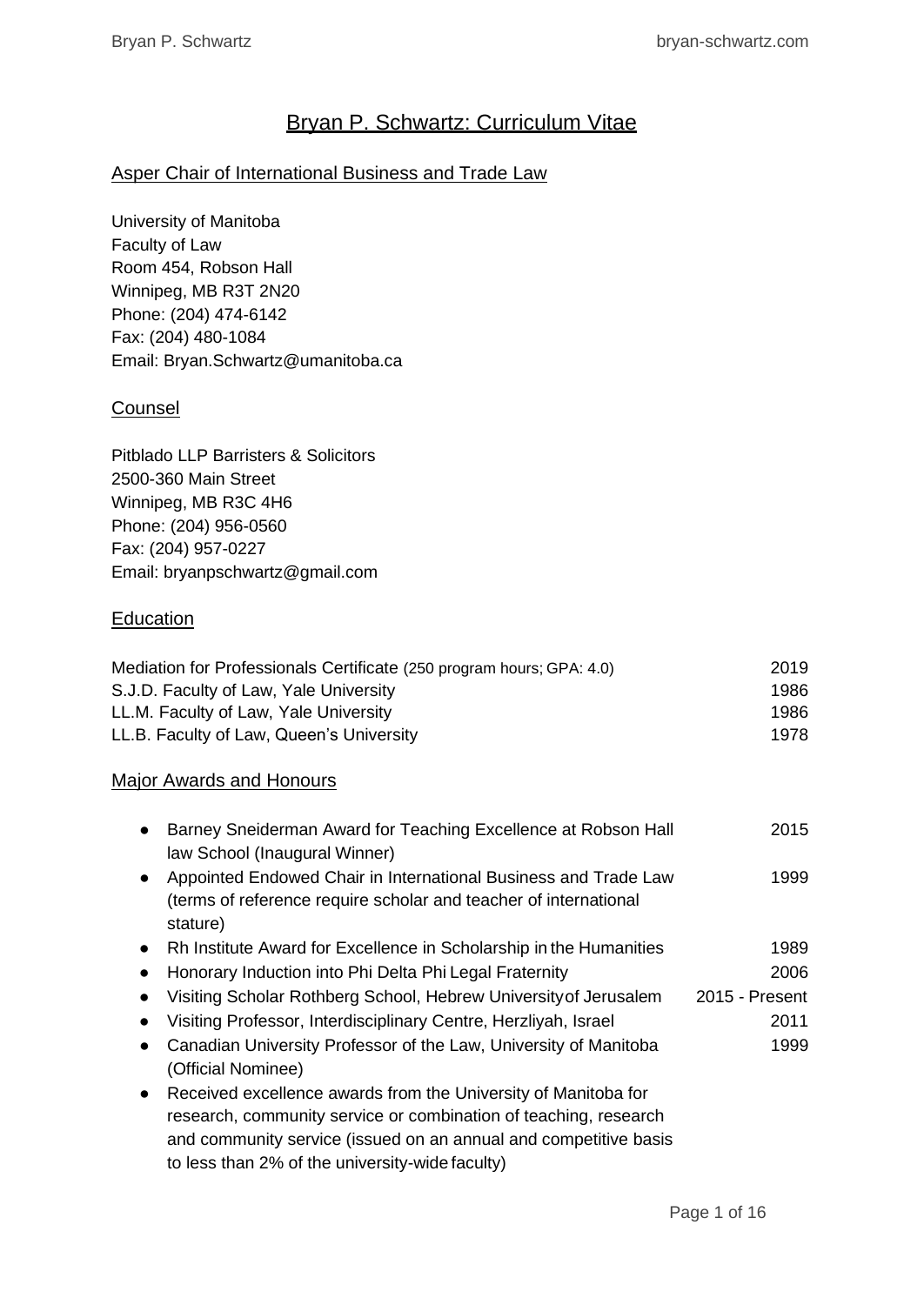# Appointments and Positions Held

# **Professorial Appointments**

| Asper Professor of International Business and Trade Law Robson<br>$\bullet$<br>Hall, Faculty of Law, University of Manitoba (Fully Endowed Chair) | 1999 - Present |
|---------------------------------------------------------------------------------------------------------------------------------------------------|----------------|
| Professor, Faculty of Law, University of Manitoba<br>$\bullet$                                                                                    | 1987 - Present |
| Associate Professor, Faculty of Law, University of Manitoba<br>$\bullet$                                                                          | 1984 - 1987    |
| Assistant Professor, Faculty of Law, University of Manitoba<br>$\bullet$                                                                          | 1981 - 1984    |
| Visiting Professor, Law School, Interdisciplinary Center, Israel                                                                                  | 2011           |
| Visiting Scholar, Hebrew University of Jerusalem                                                                                                  | 2015 - Present |
| <b>Editorial Appointments</b>                                                                                                                     |                |
| Founding and Continuing Co-Editor-in-Chief Asper Review of<br>International Business and Trade Law (21 Volumes)                                   | 2001 - Present |
| Founding Editor and Continuing Editor in Chief Underneath the<br>$\bullet$<br>Golden Boy (16 Volumes)                                             | 2000 - Present |
| Co-Editor-in-Chief, Manitoba Law Journal (10 Volumes)                                                                                             | 2011 - Present |
| <b>Practising Legal Counsel</b>                                                                                                                   |                |
| Called to the Ontario Bar                                                                                                                         | 1981           |
| Called to the Manitoba Bar<br>$\bullet$                                                                                                           | 1984           |
| Honorary Phi Delta Phi Legal Fraternity Member                                                                                                    | 2006           |
| Counsel, Pitblado LLP, Winnipeg MB<br>$\bullet$                                                                                                   | 1994 - Present |
| Practice focus: Legislation and Public Policy, Labour, Constitutional,                                                                            |                |
| Administrative, Aboriginal and Corporate Commercial Law, Indigenous Law                                                                           |                |
| Former Chair, Constitutional and International Law Section<br>$\bullet$<br><b>Canadian Bar Association</b>                                        | 1987 - 1989    |
| <b>Arbitrator</b>                                                                                                                                 |                |
| Roster of Labour Adjudications - Canadian Labour Code                                                                                             | 1992 - 2021    |
| (unjust dismissals, unpaid wages, authored several dozen published<br>decisions) - System discontinued                                            |                |
| Panel Chair, Under the Canadian Agreement on International Trade<br>Alberta v. British Columbia                                                   | 2010           |
| Arbitral Tribunal Member-Investor State Arbitration Panel, NAFTA<br><b>Investor State</b>                                                         | 2008 - Present |
| Bilcon of Delaware et al v. Canada                                                                                                                |                |
| Arbitral Tribunal Member, NAFTA Investor-State Arbitration Panel<br>S.D. Myers Inc v. Canada                                                      | 1999 - 2004    |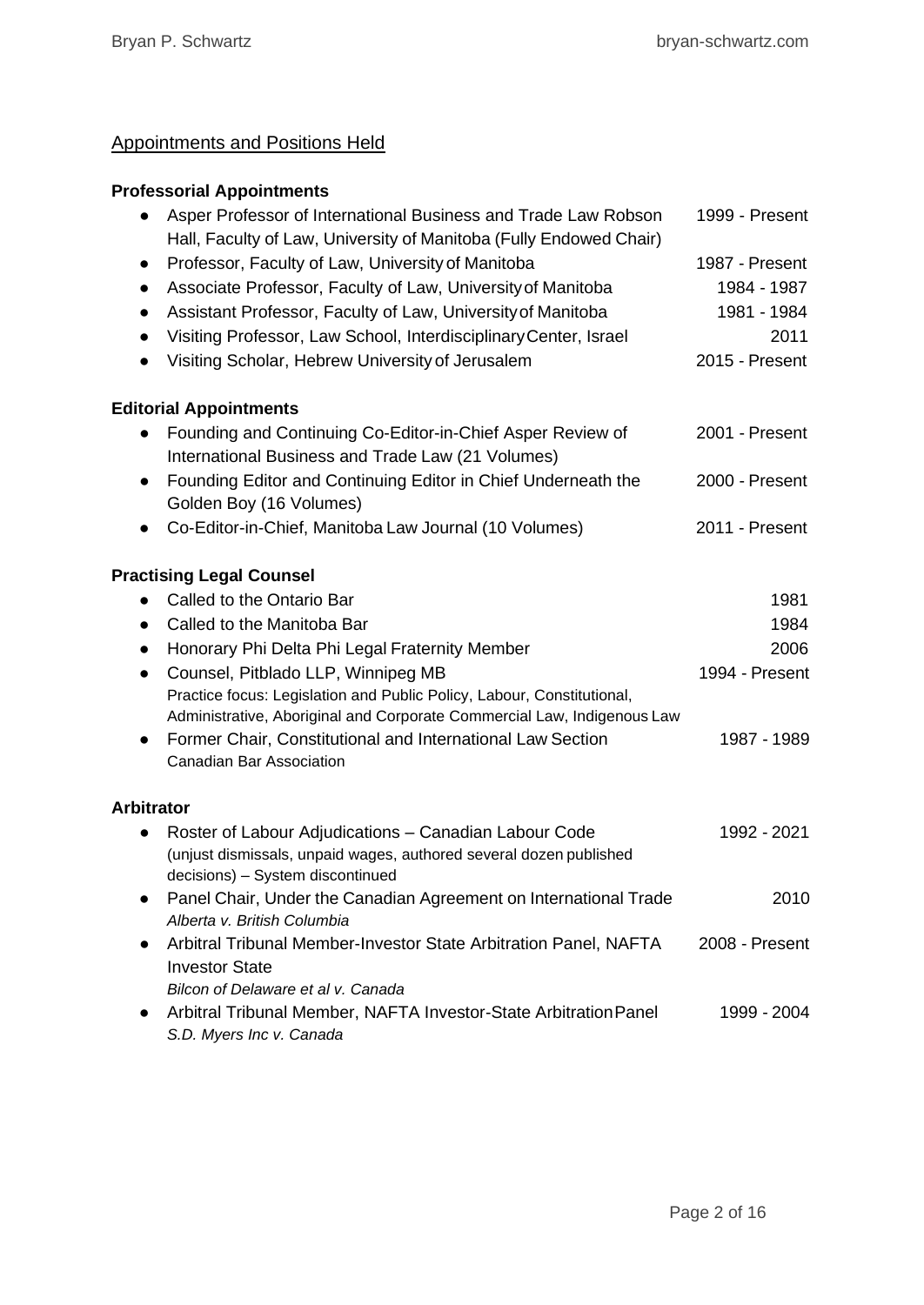# Experience and Areas of Interest

#### **Teacher**

Areas of teaching over the years have included:

- Constitutional Law
- Charter of Rights
- Legislative Process
- Public International Law
- International Trade Law
- International Business Law
- Private international Law
- Internet and E-Commerce Law (including Cybersecurity)
- Labour law
- Indigenous Law (Domestic, Comparative and International)
- Contracts
- Legal Systems
- Comparative Constitutional Law
- Law and Religion
- Alternate Dispute Resolution (including Arbitration, Negotiation, Mediation)
- Jessup Moot, Vis Moot, Niagara Moot

### **Scholar**

Authored numerous books and articles topics including:

- Constitutional and International Law
- Legislative Process and Public Policy
- Democratic and Voting System Reform
- Indigenous Law
- Administrative Law
- Legal Philosophy
- International Business and Trade Law
- Law and Literature
- Law and Religion
- Health Law
- Legal Professionalism and Ethics

# **Practice**

Client base:

● Acted as legal or policy advisor to major organizations including: Government of Canada, Manitoba, Saskatchewan, Yukon, Nunavut Arbitration Board, Assembly of First Nations, Assembly of Manitoba Chiefs, as well as numerous private corporations and individuals in both the commercial and non-profit sector;

Acted as counsel in areas that include:

- Constitutional Law
- Indigenous Law
- Charter of Rights
- Human Rights
- Labour Law and individual employment law;
- Corporate governance;
- Commercial Law
- Internet and E-Commerce Law
- Privacy Law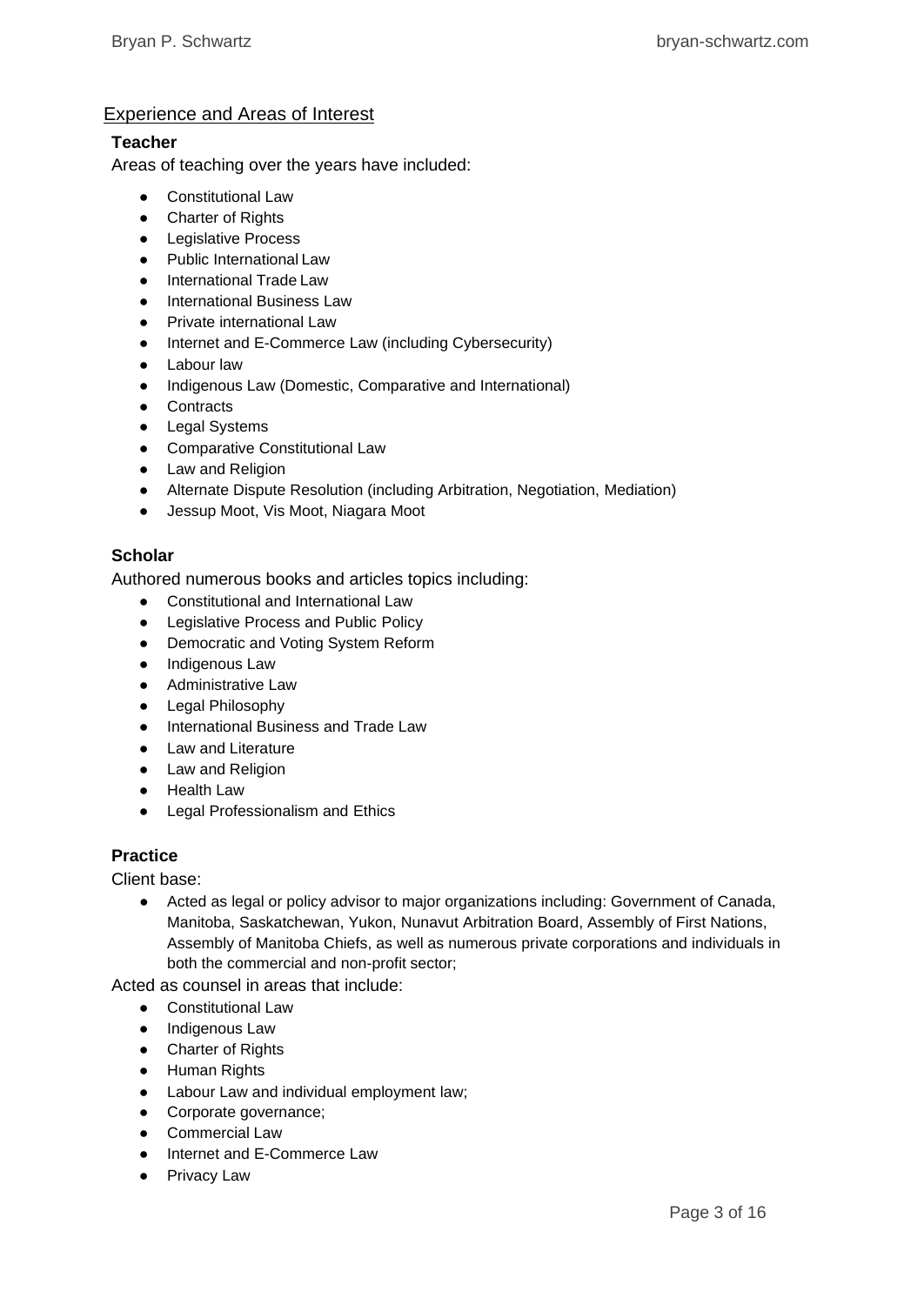- **Franchise Law**
- Environmental Law (including counsel for Manitoba in major floodway expansion)
- Tax Law
- Arbitration
- Mediation
- Negotiation
- Trial Litigation
- Appellate Advocacy
- Legislative Policy and Drafting
- Pension law

### **Legislative and Public Policy Development**

● Worked on the development of law reform projects and legislation for numerous Canadian governments including: development of the Specific Claims Tribunal Act, various legislation in areas of open government, voting system reform, democratic reform, health care delivery

# **Counsel or Presenter in Cases of Major Importance at the Supreme Court of Canada:**

- Constitutional issues: Indigenous Rights, Charter and Division of Powers *Moses, Kapp, Sappier and Gray, Mikisew, Marshall, Mitchell, Badger, Blackwater, God's Lake First Nation, Pamajewon, Papaschase, Samson, Ermineskin*
- Charter of Rights: Equality *Granovsky*
- Labour and Administrative Law *Nor-man v Plaisir*
- Acted on legal teams: Constitutional Division of Powers *Patriation reference, Secession Reference, Lechasseur, Mutual Access v. McCutcheon*
- Acted as counsel in many other levels of court in areas including: Constitutional (Charter, Division of Powers), Human Rights Law, Constitutional/Criminal Law, Labour Law, Administrative Law, Intellectual Property Law

### **Academic Work Cited**

- Supreme Court of Canada *Sparrow, Kapp*
- Federal Court

*Granovsky, Canadian Red Cross Society v. Canada (Commission of Inquiry on the Blood System in Canada – Krever Commission), Addy v. Canada (Commission of Inquiry into the Deployment of Canadian forces in Somalia – Létourneau Commission)*

### **Expert Opinion Cited By Courts or Legislators**

| $\bullet$ | Opinion on the Constitutionality of Carbon Pricing Laws in Canada        | 2017 |
|-----------|--------------------------------------------------------------------------|------|
|           | Cited by Minister of Justice, Province of Manitoba                       |      |
|           | http://news.gov.mb.ca/news/index.html?item=42320                         |      |
|           | <b>Specific Claims Tribunal Court</b>                                    | 2015 |
|           | Beardy's & Okemasis Band No. 96 v Canada (Minister of Indian Affairs and |      |
|           | Northern Development)                                                    |      |
|           | • U.S District Court of the Northern District of Illinois                | 1995 |
|           | Matter of Extradition of Kulekowskis, 881 F. Supp. 1126                  |      |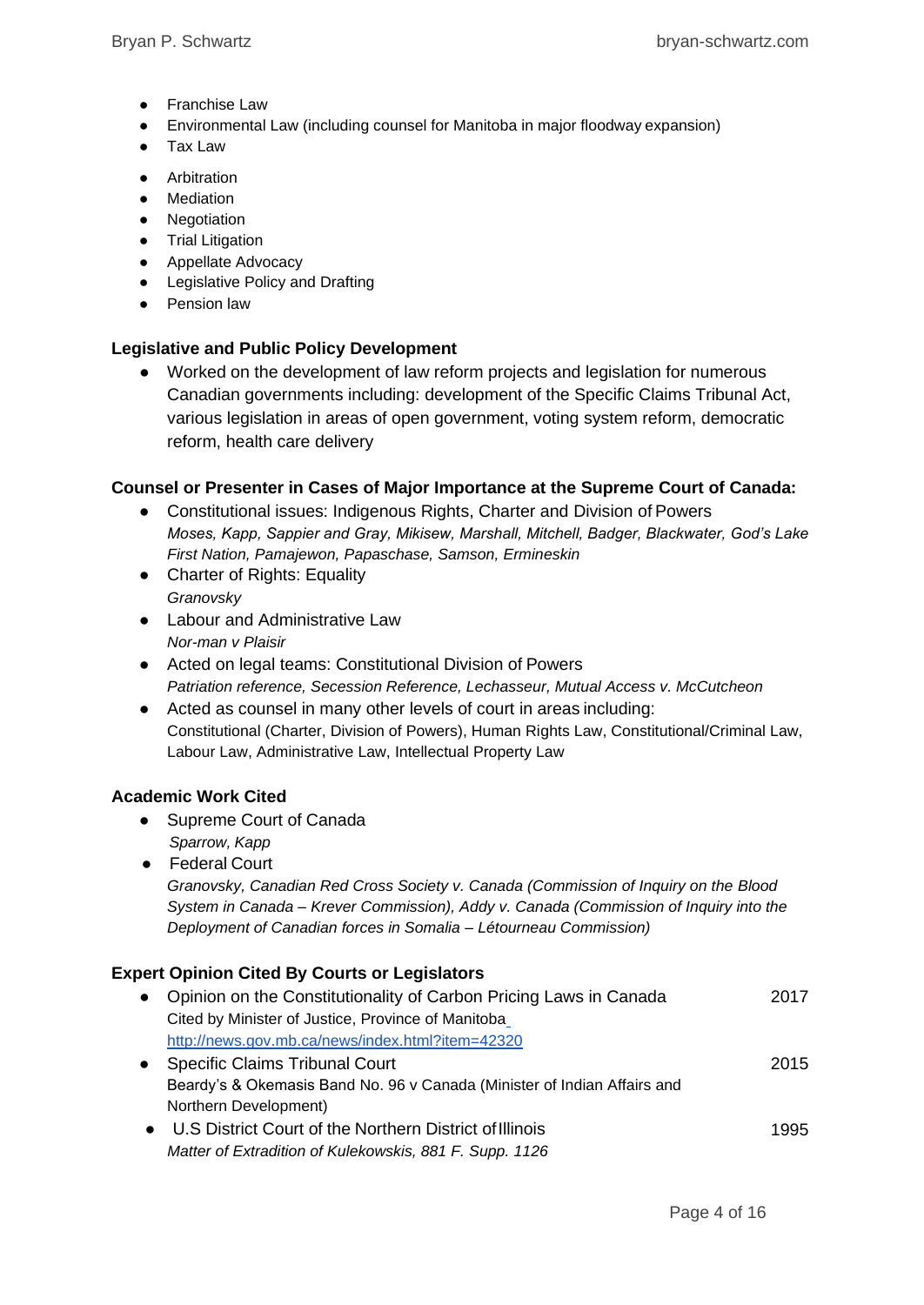# **Labour Arbitration Decisions**

|           | Pashe v Sioux Valley Dakota Nation                | 2019       |
|-----------|---------------------------------------------------|------------|
| $\bullet$ | Agri-Fresh Inc. v Lizotte                         | 2018       |
| $\bullet$ | Hicks v Winnipeg Exclusive Bus Tours In           | 2018       |
|           | Re Mallard and Prairie Flour Mills Ltd            | 2014       |
| $\bullet$ | Re Vermette and Gambler First Nation              | 2013       |
|           | Re God's Lake First Nation and Nasee              | 2013       |
| $\bullet$ | Hooke v. Dakota Tipi First Nation                 | 2011       |
| $\bullet$ | Harrison v. Canadian National Railway Co.         | 2010       |
| $\bullet$ | Bartlett v. Arrowhead Development Corp.           | 2009       |
| $\bullet$ | Big Freight Systems Inc v. Horowitz               | 2009       |
| ٠         | Boily v. ADM Milling                              | 2007       |
| $\bullet$ | Tacan v. Sioux Valley Dakota Nation               | 2007       |
| $\bullet$ | Sinclair v. Lake St. Martin First Nation          | 2005, 2006 |
| $\bullet$ | Biedrzycki v. Mishkeegogamang First Nation        | 2005       |
| $\bullet$ | Rundle v. Lake St. Martin First Nation            | 2004       |
| $\bullet$ | Hornemann v. All Rig Towing Service               | 2004       |
|           | Traverse v. Lake St. Martin First Nation          | 2004       |
| $\bullet$ | AD Ventures of Linden v. Antonation               | 2004       |
| $\bullet$ | Monkman v. Anishanaabe Mino-Ayaawin               | 2004       |
| $\bullet$ | Curtis v. All Rig Towing Service(A)               | 2004       |
| $\bullet$ | Curtis v. All Rig Towing Service                  | 2004       |
|           | <b>General Aviation v. Greaves</b>                | 2003       |
| $\bullet$ | Provider Express v. Dutchak                       | 2003       |
| $\bullet$ | Gamble v. TLC Transport                           | 2002       |
| $\bullet$ | Nasee v. Gods Lake First Nation                   | 2002       |
| $\bullet$ | Kent v. Buffalo Point First Nation                | 2001       |
|           | Fehr v. CPRail PT.2                               | 2001       |
| $\bullet$ | Fehr v. CPRail                                    | 2000       |
| $\bullet$ | Lynch and United Grain Growers                    | 1998       |
|           | <b>Bushie and Hollow Water First Nation</b>       | 1996       |
| ٠         | <b>Caldwell and Arnold Bros</b>                   | 1996       |
|           | Gershman Transport and Mitchell                   | 1995       |
|           | 2960941 Manitoba Ltd                              | 1994       |
| $\bullet$ | P.H. Foods and Swan                               | 1993       |
| $\bullet$ | Manitoba Telephone System Policy Grievance        | 1993       |
| $\bullet$ | Notre Dame Medical Nursing Unit No. 19B and Smith | 1993       |
| $\bullet$ | Dominion Bridge Company and Bednarski             | 1993       |
| $\bullet$ | <b>Westfair Foods and Dalkie</b>                  | 1993       |
| $\bullet$ | Liquor Control Commission of Manitoba and Trach   | 1992       |
| $\bullet$ | <b>Gateway Industries and Shields</b>             | 1992       |
| $\bullet$ | Manitoba Government Employees and Arnott          | 1992       |
| $\bullet$ | Maple Leaf Foods and McCallum                     | 1992       |
| $\bullet$ | Dame Medical Nursing Unit No. 19B and Smith       | 1992       |
|           | <b>Westfair Food and Dalkie</b>                   | 1992       |
| $\bullet$ | Victoria General Hospital and Passley et al       | 1992       |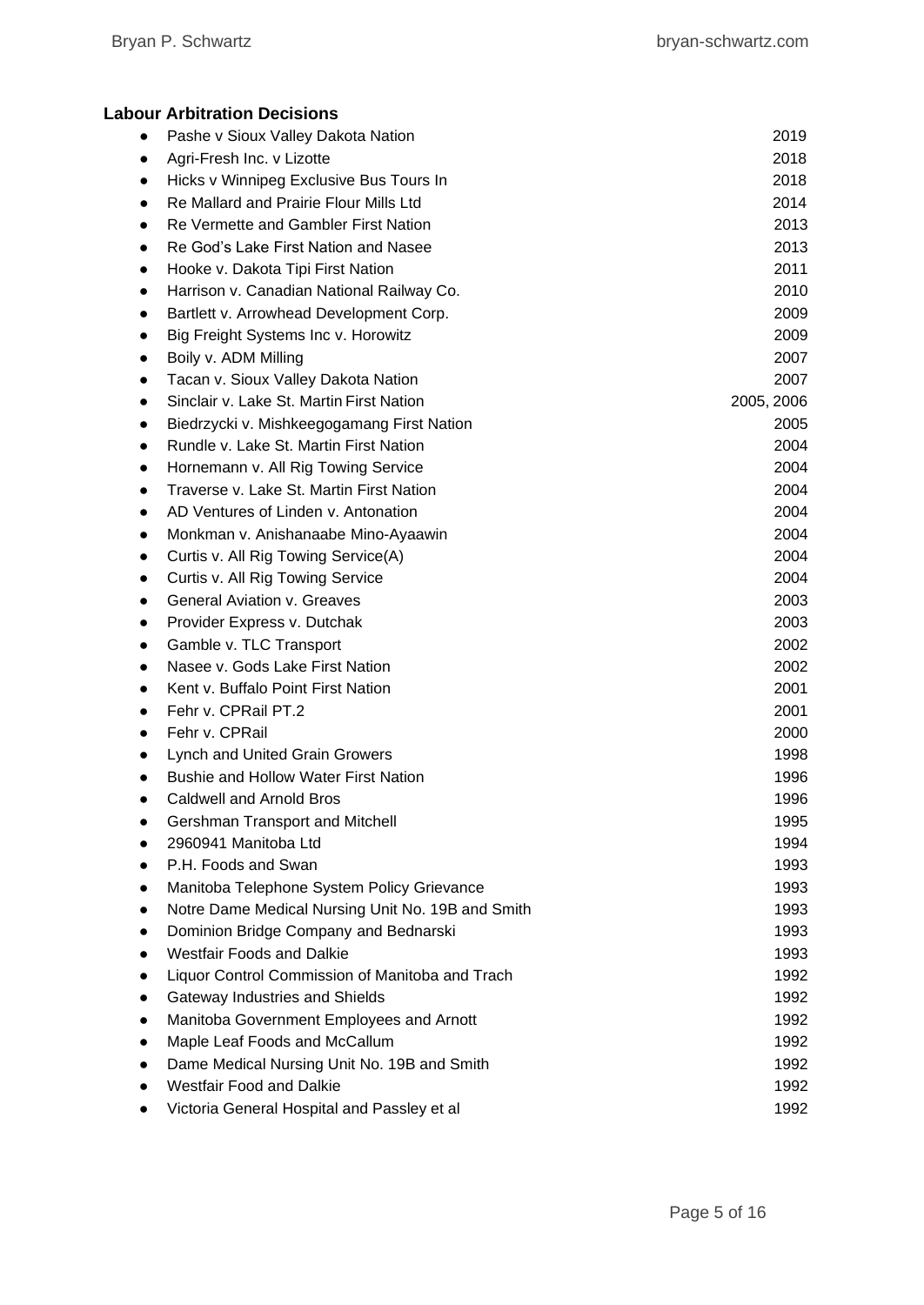# **Publications**

Over 300 publications including:

- Fifteen books, monographs or official reports as principal or coauthor
- Eighteen books or special issues produced as editor and contributor;
- Founding editor of two journals, senior-co-editor of another, totaling approximately thirty-nine volumes in all
- Over one hundred academic journal articles
- Over forty labour arbitration awards;
- Three major awards authored or co-authored as part of an international or interprovincial dispute resolution panel
- Over fifty op-ed pieces

### **Books (including monographs and official studies): Author**

| 15. The Sacred Goof, words and music by Bryan Schwartz, illustrations<br>by Maren Amini          | Forthcoming |
|--------------------------------------------------------------------------------------------------|-------------|
| 14. Cybersecurity and law firms, with Monica Adeler, Mike Myschyshyn,<br>and Robert Walinchowski | 2021        |
| 13. Indigenous Jurists and Policy-Makers from Manitoba: A Collection of<br><b>Oral Histories</b> | 2018        |
| (Special issue of the Manitoba Law Journal, Volume 41(2))                                        |             |
| 12. Consoulation: A Musical Meditation                                                           | 2018        |
| 11. Expert Panel Review on Specific Claims, with Delia Opekokew and<br>Robert Winogron           | 2015        |
| (Assembly of First Nations)                                                                      |             |
| 10. Establishing a Legal Framework for E-Voting in Canada, with Dan                              | 2013        |
| Grice                                                                                            |             |
| (Elections Canada)                                                                               |             |
| 9. Admitted but Excluded: Removing Occupational Barriers to Entry for<br>Immigrants to Canada    | 2012        |
| (The Frontier Centre for Public Policy, Winnipeg)                                                |             |
| 8. Revitalizing Manitoba                                                                         | 2011        |
| (Frontier Centre for Public Policy, Winnipeg)                                                    |             |
| 7. Valuing Canadians, with Darla Rettie                                                          | 2003        |
| (Law Commission of Canada, Ottawa)                                                               |             |
| 6. Last Best Hope: Quebec Secession - Lincoln's Lessons for Canada                               | 1998        |
| (Temeron Books Inc., Calgary)                                                                    |             |
| 5. Opting In: Improving the 1992 Federal Constitutional Proposal                                 | 1992        |
| (Voyageur Publications, Québec)                                                                  |             |
| 4. Still Thinking: A Guide to the 1992 Referendum                                                | 1992        |
| (Voyageur Publications, Québec)                                                                  |             |
| 3. Fathoming Meech Lake                                                                          | 1987        |
| (Legal Research Institute, University of Manitoba, Winnipeg)                                     |             |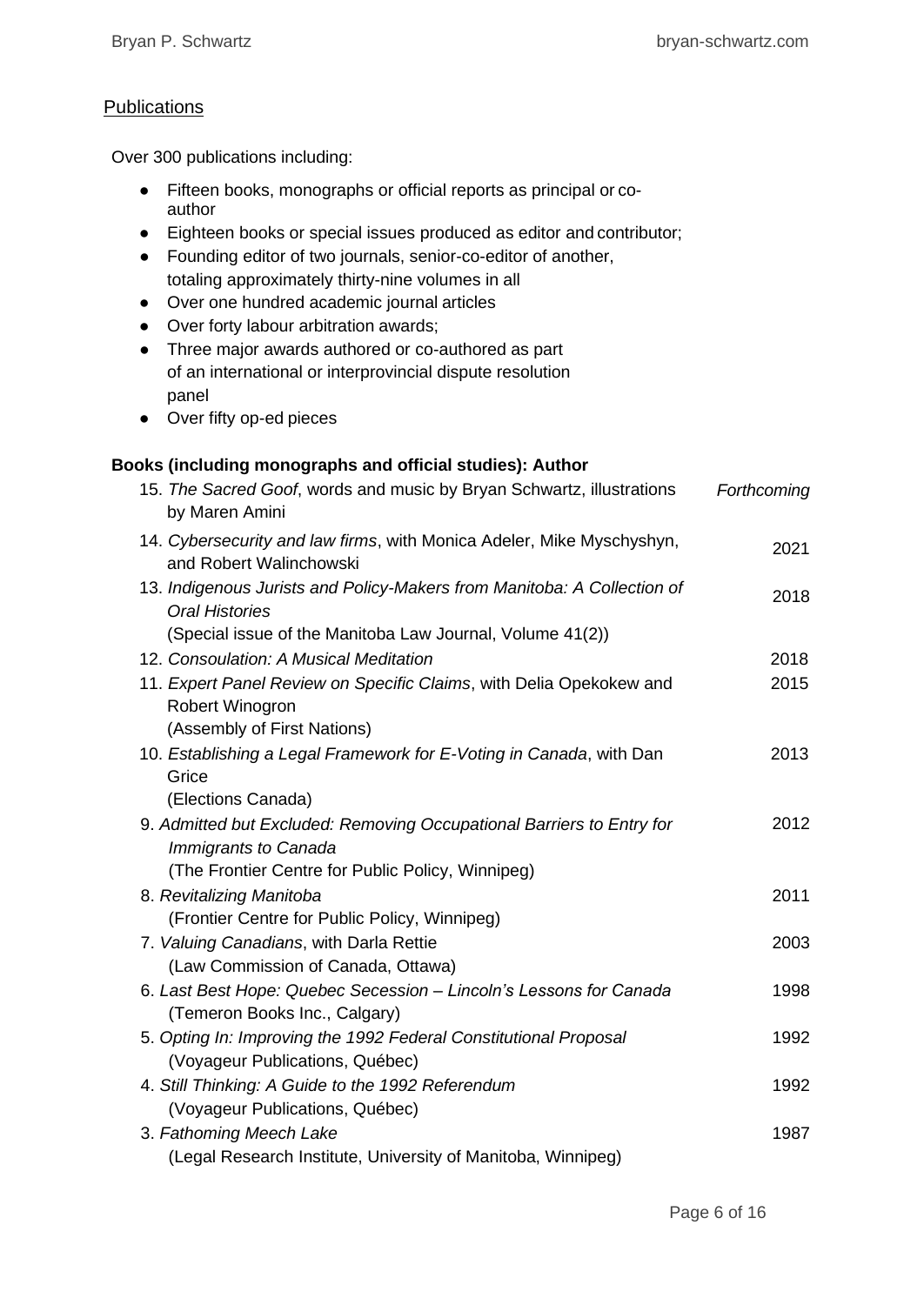| 2. First Principles, Second Thoughts: Aboriginal Peoples, Constitutional  | 1986 |
|---------------------------------------------------------------------------|------|
| <b>Reform and Canadian Statecraft</b>                                     |      |
| (Institute for Research on Public Policy, Montréal)                       |      |
| 1. First Principles: Constitutional Reform with Respect to the Aboriginal | 1985 |
| Peoples of Canada                                                         |      |
| (Queen's Institution of Intergovernmental Relations, Kingston)            |      |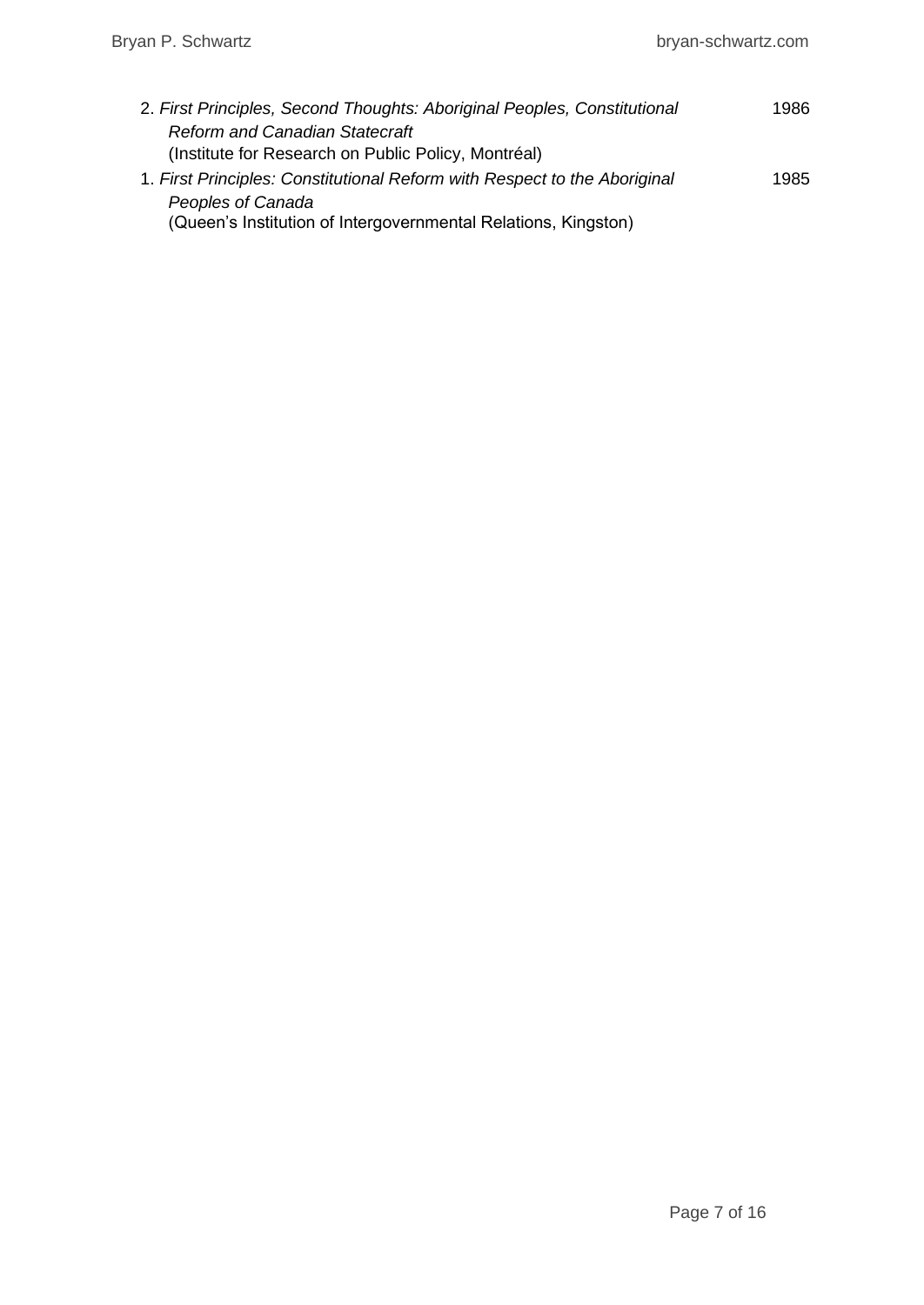# **Books (including special issues of law journals and collections of essays): Editor and Contributor**

| 18. Humanity in Doubt, second edition, essays on the Holocaust by<br><b>Philip Weiss</b>                                             | Forthcoming |
|--------------------------------------------------------------------------------------------------------------------------------------|-------------|
| 17. Online Dispute Resolution in the Aftermath of Covid                                                                              | Forthcoming |
| 16. Symposium on Comparative Approaches to Constitutional                                                                            |             |
| Amendment                                                                                                                            | Forthcoming |
| 15. Indigenous Peoples, Oral History and the Law: A Reader<br>14. Law Faculty Council Governing Documents, produced by               | 2022        |
| Governance Committee which Bryan Schwartz was Chair                                                                                  | 2021        |
| 13. Essays in Legal History in Honour of DeLloyd J. Guth,                                                                            | 2020        |
| Manitoba Journal 43(1) Special Issue                                                                                                 |             |
| 12. The Great Canadian Sedition Trials: The Courts and the Winnipeg<br>General Strike, 1919-1920, with David Walker Manitoba Journal | 2020        |
| 42(5) Special Issue                                                                                                                  |             |
| 11. Chief Justice Robson, with Eric Gusdal Manitoba Law Journal                                                                      | 2020        |
| 42(2) Special Issue<br>10. The Great Transition in Legal Education, with Darcy MacPherson                                            | 2016        |
| Manitoba Law Journal 39(2) Special Issue on Legal Education                                                                          |             |
| 9. The Great Transition in Legal Education, with Darcy MacPherson                                                                    | 2016        |
| Manitoba Law Journal 39(1) Special Issues on Legal Education                                                                         |             |
| 8. A Judge of Valour: Chief Justice Sam Freedman - In His Own                                                                        | 2014        |
| Words, with Darcy MacPherson, Manitoba Law Journal 37 Special                                                                        |             |
| <b>Issue</b>                                                                                                                         |             |
| 7. 5 Decades of the Chief Justice of the MBCA, with Darcy                                                                            | 2013        |
| MacPherson Manitoba Law Journal 36(5) Special Issue                                                                                  |             |
| 6. The Rights of Indigenous Peoples: Perspectives from Comparative<br>and International Law Casebook Asper Review of International   | 2011        |
| <b>Business and Trade Law</b>                                                                                                        |             |
| 5. Franchise Law Reform: International Perspectives on Creating a                                                                    | 2009        |
| Manitoba Statute, with John Pozios and Leandro Zylberman,                                                                            |             |
| Proceedings of the 2008 Franchise Law Symposium, Asper Review                                                                        |             |
| of International Business and Trade Law                                                                                              |             |
| 4. Humanity in Doubt, first edition, essays on the Holocaust by Philip                                                               | 2007        |
| Weiss, with Darla Rettie                                                                                                             |             |
| 3. Essays from the Asper Chair Conference on Democratic Reform in                                                                    | 2005        |
| Canada, with Edward Kroger and Scott Monkman, Manitoba Law                                                                           |             |
| Journal 30(1), Underneath the Golden Boy Special Issue                                                                               |             |
| 2. Clean Hands, Dirty Money: Essays from the Asper Chair                                                                             |             |
| Conference on Money Laundering and Proceeds of Crime, Asper                                                                          | 2004        |
| Review of International Business and Trade Law 4 Special Issue                                                                       |             |
| 1. Famous legislative Crises in Manitoba, with Erin Melrose, Manitoba                                                                |             |
| Law Journal 30(1), Underneath the Golden Boy Special Issue                                                                           | 2003        |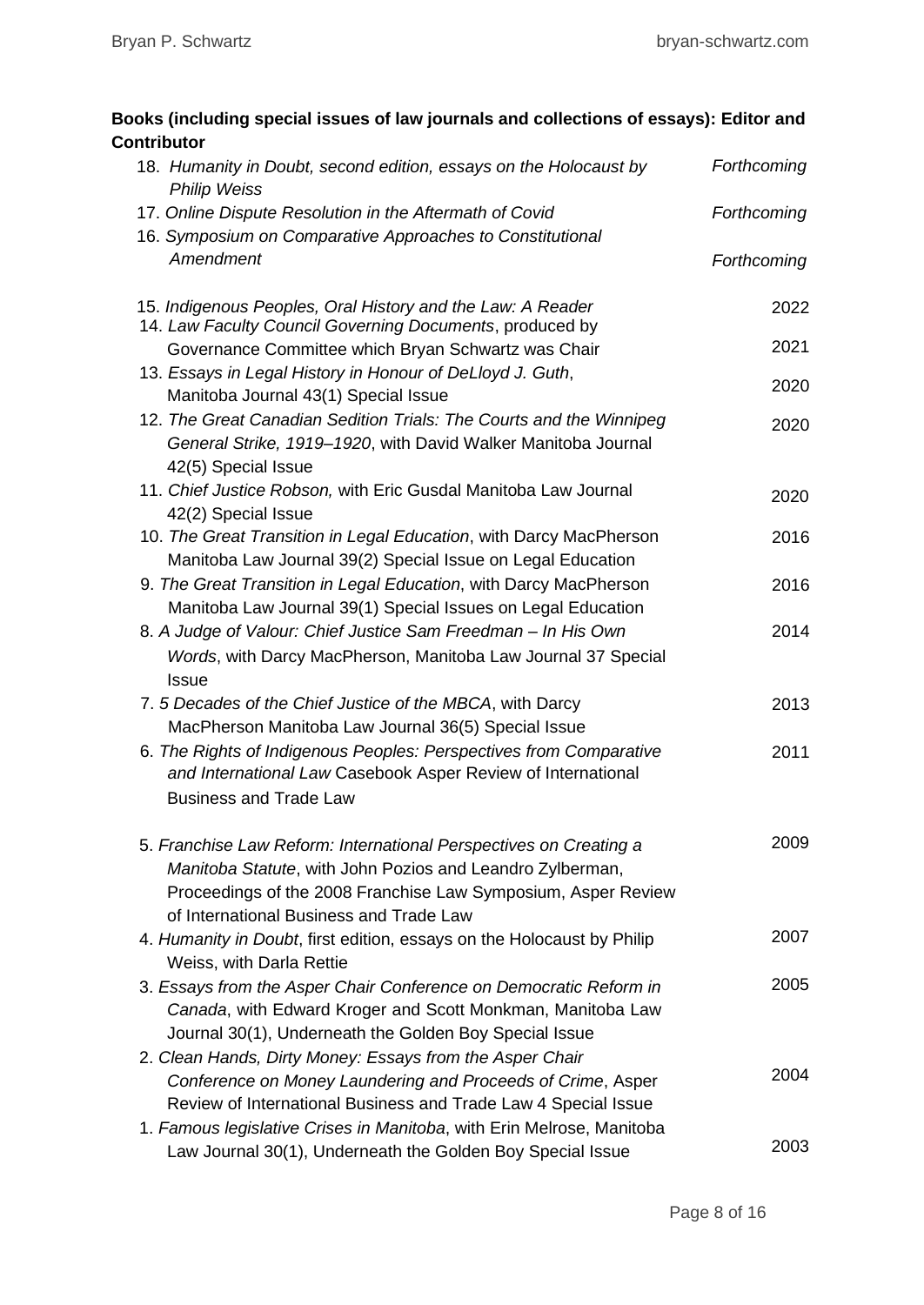#### **Academic Journals Edited**

|           | • Manitoba Law Journal Co-Editor (9 Volumes)          | 2011 - Present |
|-----------|-------------------------------------------------------|----------------|
|           | • Underneath the Golden Boy                           | 2002 - Present |
|           | Founding and Continuing Editor (9 Volumes)            |                |
| $\bullet$ | Asper Review of International Business and            |                |
|           | Trade Law Founding and Continuing Editor (20 Volumes) | 2000 - Present |
|           |                                                       |                |

#### **Academic Articles Authored**

- 144. "Conceptual Framework for Online Dispute Resolution" (Forthcoming).
- 143. "Summary Report on the Technical Experts Advisory Group on Online Voting for First Nations (May 2022)
- 142. "Preface and Issue Overview" (2021) 44:3 Man LJ i.
- 141. "Introduction and Issue Overview" (2021) 44:2 Man LJ i.
- 140. "Revolt of the Rich: How Economic Considerations Influence Separatism in the Age of the Supranational Union" (2020).
- 139. "The Trajectory of Three Marketing Boards in Canada: Gone, Going... and Curiously Persistent" (2020) 43:1 Man LJ.
- 138. "Preface to the Special Issue on Essays in Legal History in Honour of DeLloyd J. Guth" (2020) 43:1 Man LJ i.
- 137. "An Introduction from the Manitoba Law Journal The Life and Works of Chief Justice Hugh Amos Robson" (2019) 42:2 Man LJ i.
- 136. "Introduction From the Manitoba Law Journal" (2019) 42:5 Man LJ i.
- 135. "Introduction" (2018) 41:2 Man LJ i.
- 134. "Interview with Brian Bowman" (2018) 41:2 Man LJ 1.
- 133. "Interview with Paul Chartrand" (2018) 41:2 Man LJ 25.
- 132. "Interview with Harold Cochrane" (2018) 41:2 Man LJ 45.
- 131. "Interview with Phil Fontaine" (2018) 41:2 Man LJ 65.
- 130. "Interview with Joan Jack" (2018) 41:2 Man LJ 105.
- 129. "Interview with Diane M. Kelly" (2018) 41:2 Man LJ 145.
- 128. "Interview with Jack London" (2018) 41:2 Man LJ 171.
- 127. "Interview with Sacha Paul" (2018) 41:2 Man LJ 229.
- 126. "Interview with Murray Sinclair" (2018) 41:2 Man LJ 263.
- 125. "Interview with Jean Teillet" (2018) 41:2 Man LJ 311.
- 124. "Interview with Jennifer Wood" (2018) 41:2 Man LJ 355.
- 123. "The Disruptive Force of the Sharing Economy" with Ellie Einarson (2018) 18 Asper Rev of Int'l Bus & Trade L.
- 122. "The Constitutionality of the Federal Carbon Pricing Benchmark & Backstop Proposals" (2018) Underneath the Golden Boy 41:1 Man LJ.
- 121. "Preface" with Darcy MacPherson (2018) Underneath the Golden Boy 41:1 Man LJ.
- 120. "A Prevention Strategy: Eliminating FASD in Indigenous Communities" with Terrence Laukkanen and Justine Smith (2016) Underneath the Golden Boy 40(2) Man LJ.
- 119. "Issue Overview and Introduction" (2017) 40:1 Man LJ.
- 118. "Preface to the Document Supplement of the Special Issue on Legal Education" (2016) 39:2 Man LJ.
- 117. "Introductory Essay" (2016) 39:1 Man LJ.
- 116. "Interview with Dale Gibson" (2016) 39:1 Man LJ 25.
- 115. "Interview with Art Braid" (2016) 39:1 Man LJ 77.
- 114. "Interview with Gerald Nemiroff" (2016) 39:1 Man LJ 135.
- 113. "Interview with David Deutscher" (2016) 39:1 Man LJ 217.
- 112. "Interview with Alvin Esau" (2016) 39:1 Man LJ 257.
- 111. "Interview with John Eaton" (2016) 39:1 Man LJ 353.
- 110. "Justice Freedman's Literary Style" (2014) 37:3 Man LJ.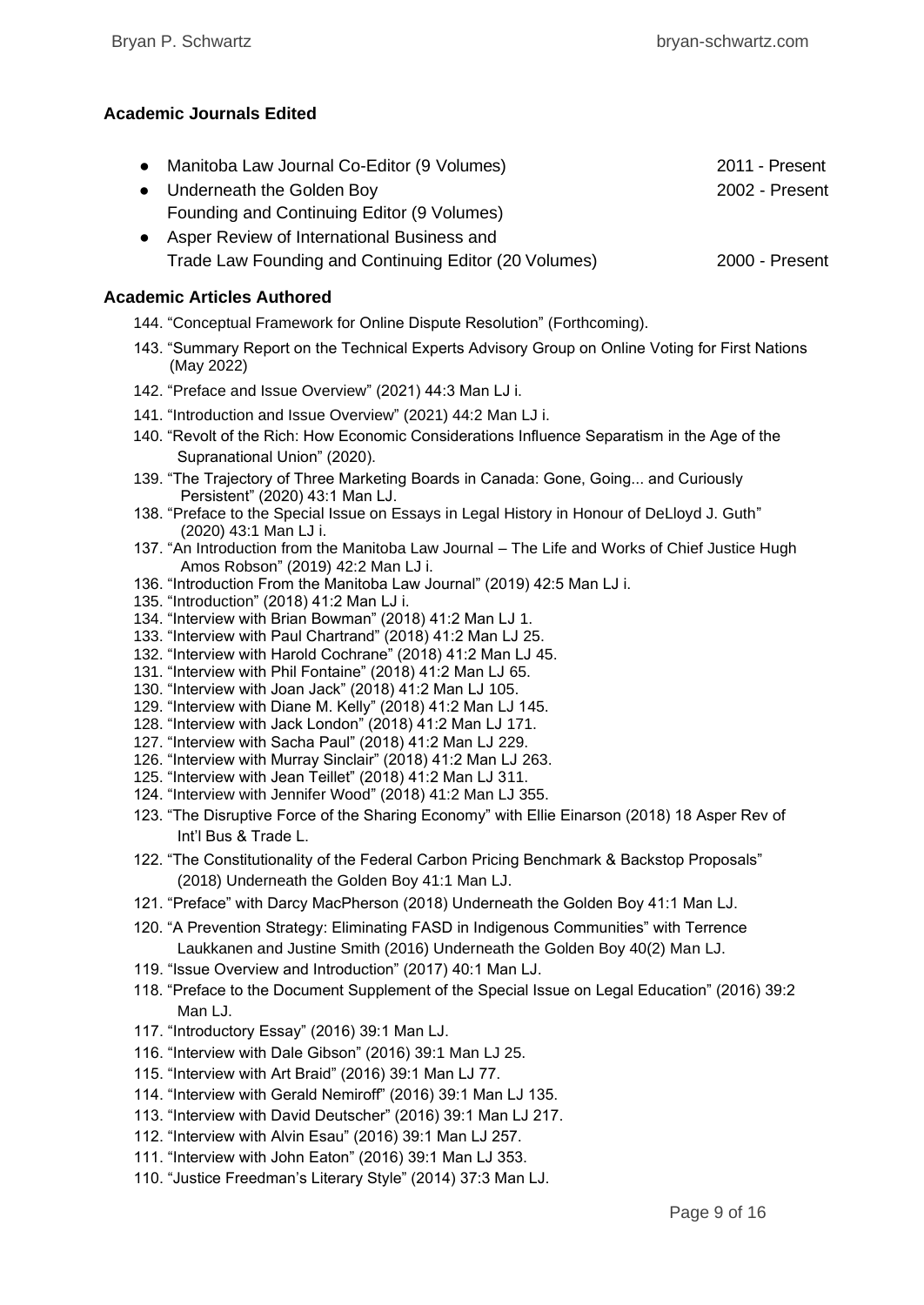- 109. "An Interview with the Justice Minister and Attorney General of Manitoba" (2014) 37:2 Underneath the Golden Boy.
- 108. "Interview with Kelvin Goertzen" (2014) 37:2 Underneath the Golden Boy.
- 107. "Interview with Rana Bokhari" (2014) 37:2 Underneath the Golden Boy.
- 106. "Interview with James Beddome" (2014) 37:2 Underneath the Golden Boy.
- 105. "ACCLE Conference Remarks Integrating the Dimensions of Legal Education" (2013) 37:1 Man LJ.
- 104. "Reinvigorating the World Trade System" (2013) 13 Asper Rev. Int'l Bus & Trade L 1.
- 103. "Admitted but Excluded, removing occupational barriers to entry for immigrants to Canada" (2012) Frontier Centre for Public Policy, Canadian Electronic Library.
- 102. "Social Incrimination: How North American courts are embracing online evidence from websites such as Facebook, Myspace, YouTube and Twitter in criminal and civil trials" with Dan Grice, (2012) 12 Asper Rev of Int'l Bus & Trade L.
- 101. "Democratizing the Regulation Making Process in Manitoba: Drawing on National and International Best Practices" with Matthew Armstrong, Daniel Hildebrand & Jonah Mozeson, (2012) 35:2 Man LJ 1.
- 100. "Interview with Donna Miller" (2011) 35:1 Man LJ.
- 99. "Introduction" (2011) 11 Asper Rev of Int'l Bus & Trade L.
- 98. "Facilitating Credentials Recognition at Frontline Agencies" with Mark Melchers, (2011) 11 Asper Rev of Int'l Bus & Trade L 215.
- 97. "Improving Labour Market Integration and Interprovincial Mobility for Immigrants Holding Foreign Credentials" with Mark Melchers , (2011) 11 Asper Rev of Int'l Bus & Trade L195.
- 96. "Improving Foreign Credential Recognition through Reform in Immigration Law and Policy" with Mark Melchers, (2011) 11 Asper Rev of Int'l Bus & Trade L171.
- 95. "All Talk and No Action: Access to Canadian Markets under the General Agreement on Trade in Services" with Anne Amos-Stewart and Katrina Broughton, (2011) 11 Asper Rev of Int'l Bus & Trade L 91.
- 94. "The Application of Competition Law to Foreign Credential Recognition" withRachel Hinton, (2011) 11 Asper Rev of Int'l Bus & Trade L 59.
- 93. "Effective Foreign Credential Recognition Legislation: Recommendations for Success" with Natasha Dhillon Penner, (2011) 11 Asper Rev of Int'l Bus & Trade L33.
- 92. "Human Rights Legislation and the Recognition of Foreign Credentials" with Janet Valel, (2011) 11 Asper Rev of Int'l Bus & Trade L 17.
- 91. "Stifling Innovation in Health Care: The Regional Health Authority System and Restriction on Private Actors" in Underneath the Golden Boy Vol 7. (2010) 34:3 ManLJ 95.
- 90. "Preface to Volume 6" (2009) 6 Underneath the Golden Boy.
- 89. "2008 Franchise Law Symposium" (2009) 6 Underneath the Golden Boy.
- 88. "Response to Consultation paper on Franchise Law" with J. Pozios and L. Zylberman, (2009) 6 Underneath the Golden Boy 295.
- 87. "Bill 37: Battle Hymn of the Incumbent" (2009) 6 Underneath the Golden Boy 1.
- 86. "Effective Foreign Credential Regulation Legislation: Giving it Some Teeth" with Natasha Dhillon-Penner, (2009) 6 Underneath the Golden Boy 81.
- 85. "Introduction to Volume 5" (2008) 5 Underneath the Golden Boy.
- 84. "Judaism and the Comic Strip" (2008) 7:3 Jewish Renaissance.
- 83. "Minimum Sitting Dates" with Andrew Buck, (2008) 5 Underneath the Golden Boy 39.
- 82. "Partisan Advertising by Incumbent Governments" with Andrew Buck, (2008) 5 Underneath the Golden Boy 25.
- 81. "Inquiries" with Andrew Buck, (2008) 5 Underneath the Golden Boy 13.
- 80. "Fixed Election Dates" with Andrew Buck, (2008) 5 Underneath the Golden Boy 1.
- 79. "International Franchise Regulation" with Leandro Zylberman, (2008) 8 Asper Rev of Int'l Bus & Trade L 317.
- 78. "Response to Consultation Paper on Franchise Law" with John Pozios and Leandro Zylberman, (2008) 8 Asper Rev of Int'l Bus & Trade L 253.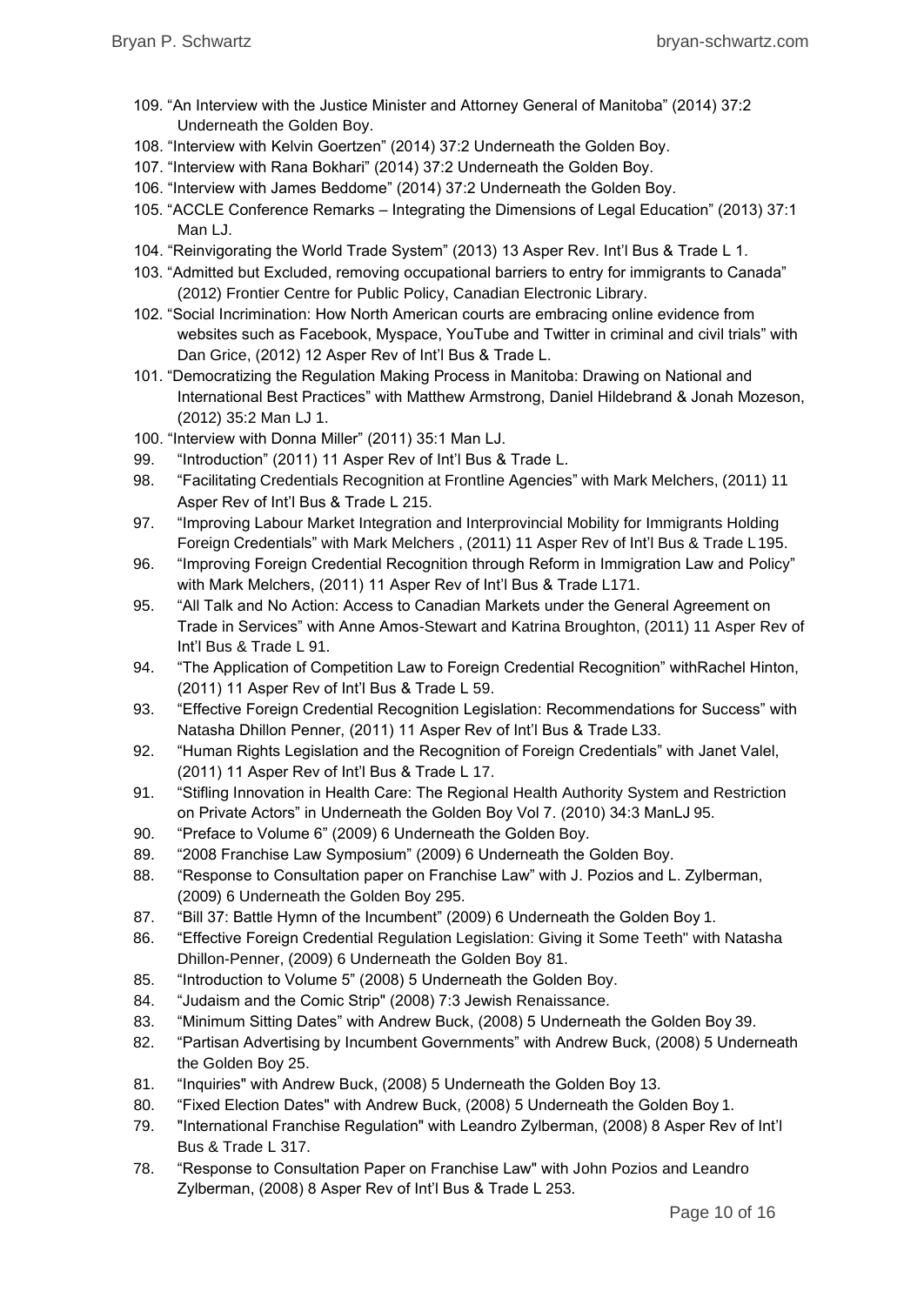- 77. "East vs. West: Evaluating Manitoba Hydro's Options for a Power Transmission Line" with Perry Cheung, (2007) 7 Asper Rev of Int'l Bus & Trade L 1.
- 76. "Economic Prizes: A New Model for Pharmaceutical Innovations" with Mahri Kim, (2006) 6 Asper Rev of Int'l Bus & Trade L 1.
- 75. "The Canadian Approach to Regulatory Takings" (2006) Washington University Global Studies Law Review with Melanie Bueckert.
- 74. "Preface" with Rick Mantey, (2005) 4 Underneath the Golden Boy.
- 73. "Q & A with Garnet Garven and Adrienne Batra" (2005) 4 Underneath the GoldenBoy.
- 72. "Q & A with Kathy O'Hara" (2005) 4 Underneath the Golden Boy.
- 71. "Q & A with Reg Alcock" (2005) 4 Underneath the Golden Boy.
- 70. "Q & A with Vic Toews, David Mclaughlin and Derrek Konrad" (2005) 4 Underneath the Golden Boy.
- 69. "Q & A with Tony Valeri" (2005) 4 Underneath the Golden Boy.
- 68. "A Better Frame of Mind for Fiscal Decision Making: The Lesson of Behavioural Economics" with Patrick Robinson (2005) 4 Underneath the Golden Boy 71.
- 67. "The Role of Consumer Preference in the Regulation of Genetically Modified Organisms" with Krista Boryskavich (2005) 5 Asper Rev of Int'l Bus & Trade L.
- 66. "Preface and Introduction" with Leah Ross, (2004) 3 Underneath the Golden Boy.
- 65. "Dirty Money, Clean Hands: Conference Opening Address" (2004) 4 Asper Revof Int'l Bus & Trade L.
- 64. "Defeat of the Pawley Government" Underneath the Golden Boy (2003) 30:1 Man LJ.
- 63. "Interview with Andy Anstett" Underneath the Golden Boy (2003) 30:1 Man LJ.
- 62. "Interview with Darren Praznik" Underneath the Golden Boy (2003) 30:1 Man LJ.
- 61. "Interview with Jon Gerrard" Underneath the Golden Boy (2003) 30:1 Man LJ.
- 60. "The Meech Lake Accord" Underneath the Golden Boy (2003) 30:1 Man LJ.
- 59. "The MTS Debate" with Erin Melrose, Underneath the Golden Boy (2003) 30:1 Man LJ.
- 58. "Interview with Rick Mantey" Underneath the Golden Boy (2003) 30:1 Man LJ.
- 57. "Interview with Steve Ashton" Underneath the Golden Boy (2003) 30:1 Man LJ.
- 56. "The French Language Debate" with Erin Melrose, Underneath the Golden Boy (2003) 30:1 Man LJ.
- 55. "Introduction" with Erin Melrose, Underneath the Golden Boy (2003) 30:1 Man LJ.
- 54. "The Doha Round and Investment: Lessons from Chapter 11 of NAFTA" (2003) 3 Asper Rev of Int'l Bus & Trade L 1.
- 53. "The Investment Subsidies and the Canadian Agreement on International Trade", with Krista Boryskavich (2003) 3 Asper Rev of Int'l Bus & Trade L103.
- 52. "Lessons from Experience: Improving the Agreement on Internal Trade" (2002) 2Asper Rev of Int'l Bus & Trade L 301.
- 51. "Canada's New Privacy Law: Strategies for Compliance" (2002) 2 Asper Rev of Int'l Bus& Trade L 125.
- 50. "Canadian Cultural Policy in a World Context" (2002) 2 Asper Rev of Int'l Bus & Trade L 1.
- 49. "Introduction", inaugural issue of Underneath the Golden Boy, (2001), 28 Man LJ129.
- 48. "Proportional Representation for Canada", 2001, 28 Man LJ 133.
- 47. "Exposing the Invisible Interview with Rick Mantey", (2001), 28 Man LJ 187.
- 46. "Draftstoyevsky Interview with Norm Larsen", ( 2001) 28 Man LJ 201.
- 45. "Time Out: Canadian Professional Sports Team Franchise is the Game Really Over?" with Heather Manweiller (2001) 1 Asper Rev of Int'l Bus & Trade L 199.
- 44. "Biotechnology: A Canadian Perspective" with Pearl Reimer, (2001) 1 Asper Rev of Int'l Bus & Trade L 91.
- 43. "A Proposal for an Anti-Corruption Dimension to the FTAA" with HeatherManweiller (2001) 1 Asper Rev of Int'l Bus & Trade L 67.
- 42. "Linking Labour, the Environment and Human Rights to the FTAA" with James Mercury (2001) 1 Asper Rev of Int'l Bus & Trade L 37.
- 41. "An Efficient and Simplifying Approach to Creating a Balanced FTAA: Cutting and Pasting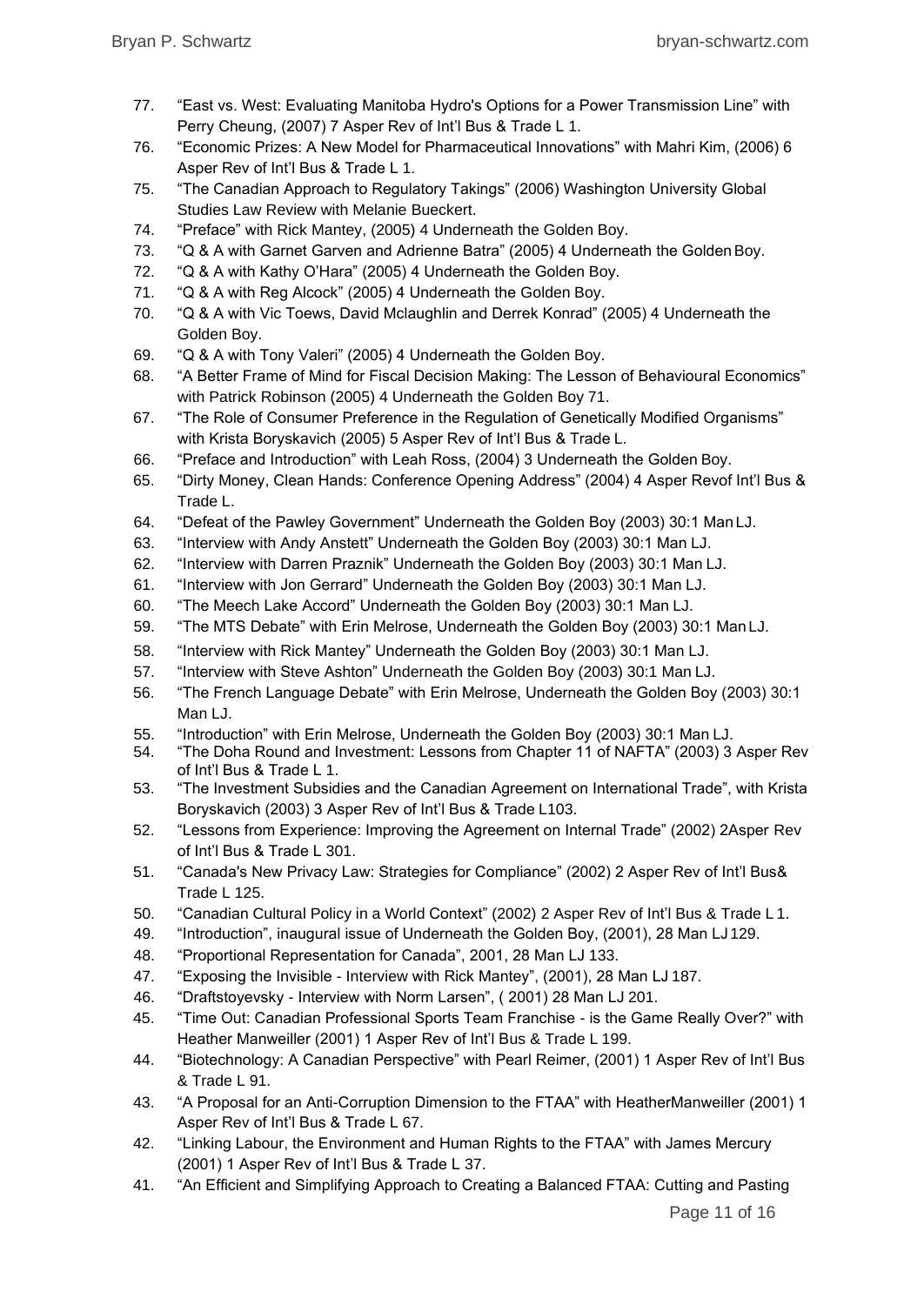From Other Treaties and Institutions" (2001) 1 Asper Rev of Int'l Bus & Trade L33.

- 40. "Lawyers and the Emerging World Constitution" (2001) 1 Asper Rev of Int'l Bus &Trade L 1.
- 39. "The Preventative Function of Section 15 of the Charter and the Danger Certification System" (1999-2000) 27:1 Man LJ 115.
- 38. "Public Inquiries" (1998) 40:1 Can Pub Admin 72.
- 37. "How Possible Increases in the Scope of the Agreement on Internal Trade Would Affect the Health and Social Services Sectors" (1998) 7:2 Health L Rev 3.
- 36. "A Model Declaration on the Right of Secession" with Susan Waywood (1998) 11 NY Int'l L Rev 1.
- 35. "NAFTA Reservations in the Area of Health Care" (1997) 5 Health LJ 99.
- 34. "Across the Great Divide: The Division of Power over Labour Relations among Federal, Provincial and Aboriginal Governments" (1996) Canadian Bar Association.
- 33. "Humanitarian Intervention" (1996) Strategic Studies Conference Proceedings,University of Manitoba.
- 32. "Visible Federalism: A Strategy for the Federal Government in the Aftermath of the Referendum" (1996-1997) 24 Man LJ 533.
- 31. "Assessing the Agreement on Internal Trade: The Case for a More Perfect Union" in Douglas Brown & Jonathan Rose, eds, The State of the Federation, (Kingston: Queen's Institute of Intergovernmental Relations, 1995) at 189.
- 30. "A New Federal Role in Building the Social Safety Net for Disabled Persons" (1993-1994) 22:3 Man LJ 395.
- 29. "On Choosing Judges Oracles and Performers; or Philosophers and Sages?" (1992) 17 Queen's LJ 479.
- 28. "Canada Cannot Be Held Together by Chapter (1992) in English Canada Speaks Out, Doubleday at 335.
- 27. "The General Sense of Things: Delgamuukw and the Courts" in Frank Cassidy, Aboriginal title in British Columbia: Delgamuukw v. the Queen: proceedings of a conference held September 10 & 11,1991 (Fernie: Oolichan Books and The Institute for Research on Public Policy, 1992 at 161.
- 26. "The Interpretation of Treaties" (1992) Treaty Five Conference Proceedings.
- 25. "Dickson on Federalism: The First Principles of His Jurisprudence" (1991) 20 Man LJ 473.
- 24. "Civil Liberties and Public Inquiries" (Paper delivered at Isaac Pitblado Lectures,1990), Published in Pitblado Lectures 1990 produced by the Manitoba Law Society.
- 23. "International Organizations: What Makes Them Work?" with Elliot Leven (1992) 30 Can YB Int'l L 165.
- 22. "Individuals and Community" (1989) 7 JL & Religion 131.
- 21. "The Inalienable Right to be Alienated" (1990) 40 UTLJ 477.
- 20. "Annual First Ministers Conferences" in Lorne Ingle, ed, Meech Lake Reconsidered (Hull: Voyageur Publishing, 1989) at 41.
- 19. "Meech Lake Changes will be Irreversible" in Lorne Ingle, ed, Meech Lake Reconsidered (Hull: Voyageur Publishing, 1989) at 81.
- 18. "Quebec's Supreme Court Requests" in Lorne Ingle, ed, Meech Lake Reconsidered (Hull: Voyageur Publishing, 1989) at 33.
- 17. "A triple-E Senate?" in Lorne Ingle, ed, Meech Lake Reconsidered (Hull: Voyageur Publishing, 1989) at 25.
- 16. "A Separate Aboriginal Justice System?" (1990) 19 Man LJ 77.
- 15. "Language and Meech Lake" (Paper, delivered at the Proceedings of Language Law and the State Conference, Edmonton, May 1989 (published by the Centre for Constitutional Studies, University of Alberta.
- 14. "Let Canada be Switzerland Against Consociationalism" Ibid.
- 13. "Refashioning Meech Lake" (1989) 18 Man LJ 19.
- 12. "Fear and Loathing on the Constitutional Agenda: Meech Lake, Free Trade and the Future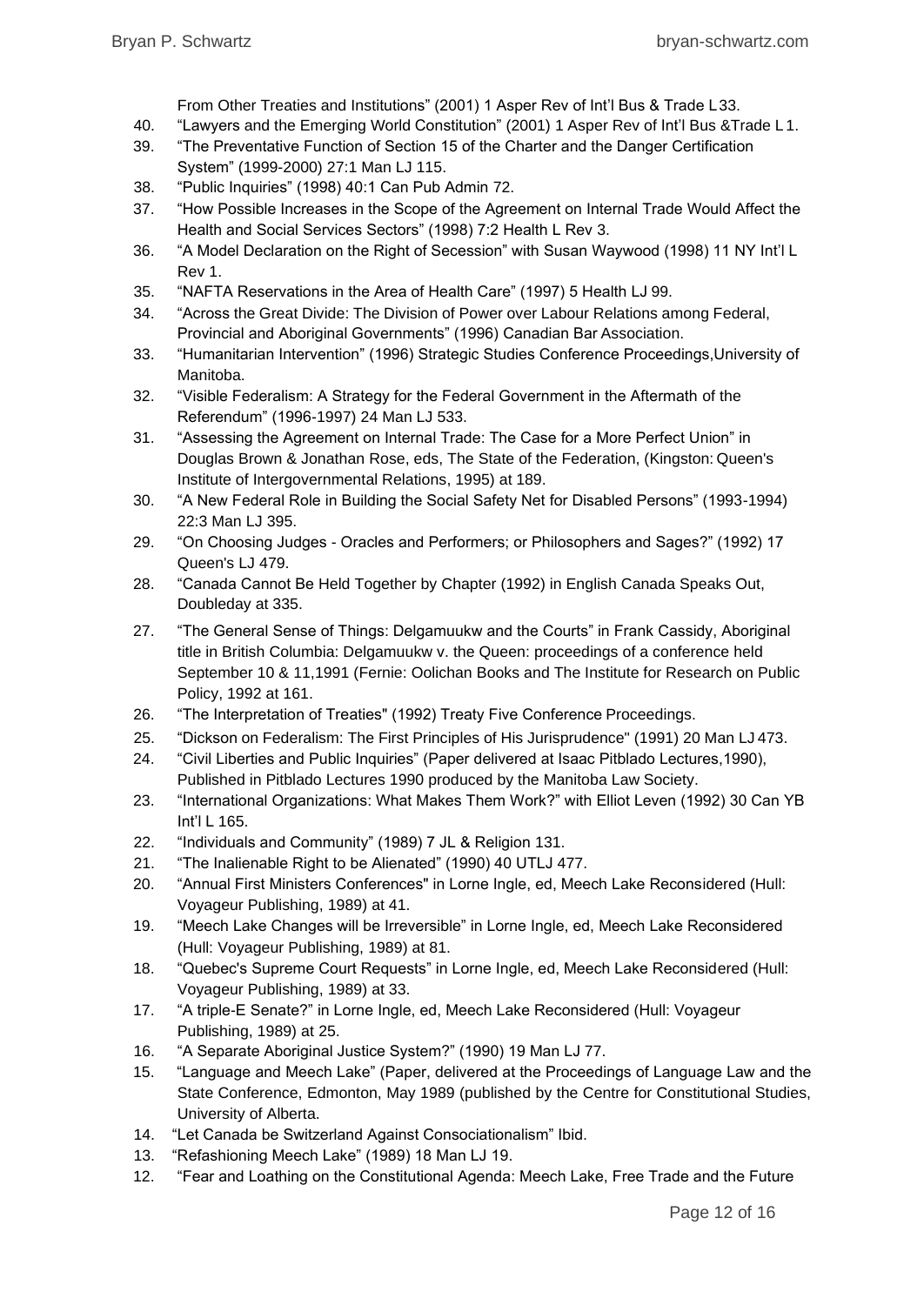of Politics in Canada" (1988) in John D. Whyte and Ian Peach, ed., Reforming Canada? The Meaning of the Meech Lake Accord and the Free Trade Agreement for the Canadian State at 15.

- 11. "George Grant on English Speaking Justice" (1987) 16 Man LJ 73.
- 10. "The Charter and the Domestic Enforcement Law" (1987) 16 Man LJ 149 with Gordon McIntosh.
- 9. "The Other Section 23" (1986) 15 Man LJ 347, expounded upon in Reply to Critics, (1987) 16 Man LJ 97.
- 8. "A Meditation of Bartleby" (1985) 22 Osgoode Hall LJ 441.
- 7. "Some Comments on Dr. Friedenberg's Cynicism" in Dale Gibson & Janet K Baldwin, eds, Law in a Cynical Society (1985, Carswell) at 426.
- 6. "The Charter and Due Process" (Paper delivered at Isaac Pitblado Lectures,1983), Published in Pitblado Lectures 31 produced by the Manitoba Law Society.
- 5. "The Patriation References and the Idea of Canada" with John Whyte (1982-83) 8 Queen's LJ 158.
- 4. "Choice of Law in Torts: One More Time for the Road" (1982-83) 12 Man LJ 175, reprinted in hardcover collection of essays, Issues in Tort Law, published by Carswell.
- 3. "After the Fall: An Analysis of Canadian Legal Claims for Damage Caused by Cosmos 954" (1982) 27 McGill LJ 676
- 2. "General National Agreement: The Legal Sanction for Constitutional Reform in Canada" (1981) 6 Queen's LJ 513.
- 1. "Woodward's Estate as Non-Constitutional Law" (1978) 4 Queen LJ 124.

### **Op-Ed Articles**

- 59. "Both Religious Freedom and Medical Safety Support the Continued Activity of Physician Mohels": Winnipeg Jewish Review 2021-07-15
- 58. "U of M Faculty Association Executive Pushed Motion Attacking IHRA Definition of Antisemitism – Federation Requests to Speak Not Granted-Invitation to Colter Denied – Full comments by Dr. Bryan Schwartz": Winnipeg Jewish Review 2021-03-25
- 57. "A Modern Jewish Credo": The Times of Israel -2019-01-03
- 56. "The Iranian Nuclear Deal": Winnipeg Jewish Review -2015
- 55. "Time now for the diplomatic offensive": The Times of Israel -2014-08-07
- 54. "An open letter to American Jews": The Times of Israel -2012-10-07
- 53. "Underdevelopment is Overrated": Winnipeg Free Press -2011-03-05
- 52. "Reforming the Jurassic Crown": Winnipeg Free Press -2011-02-26
- 51. "How the playing field was Tilted": Winnipeg Free Press 2011-02-12
- 50. "School System that teaches but can't learn": Winnipeg Free Press 2011-02-05
- 49. "Healthier Health Care System": Winnipeg Free Press 2011-01-29
- 48. "Manitoba is in a negative feedback loop": Winnipeg Free Press 2011-01-22
- 47. "Good Reason to Worry about Hydro": Winnipeg Free Press 2009-10-28
- 46. "Doer sings a different song": Winnipeg Free Press 2009-06-24
- 45. "Harper hatred is no reason to support coalition": Winnipeg Free Press 2008-12-06
- 44. "Nostalgia Doesn't Help the Impoverished East Side": Winnipeg Free Press 2008-01-15
- 43. "East Side the Right Side": Winnipeg Free Press 2007-05-14
- 42. "What it means for Manitoba": Winnipeg Free Press 2007-04-20
- 41. "Economic Freedom Underestimated": Winnipeg Free Press 2007-04-19
- 40. "Equalization is Killing us with Kindness": Winnipeg Free Press 2007-04-18
- 39. "Sleepers in Constitution": Winnipeg Free Press 2007-04-17
- 38. "Privacy Dealt With in the Open": Winnipeg Free Press 2007-04-16
- 37. "Great Big Time Wasters": Winnipeg Free Press 2007-04-15
- 36. "Charter Matters But Not Much": Winnipeg Free Press 2007-04-14
- 35. "O Canada O Quebec": Winnipeg Free Press 2007-04-14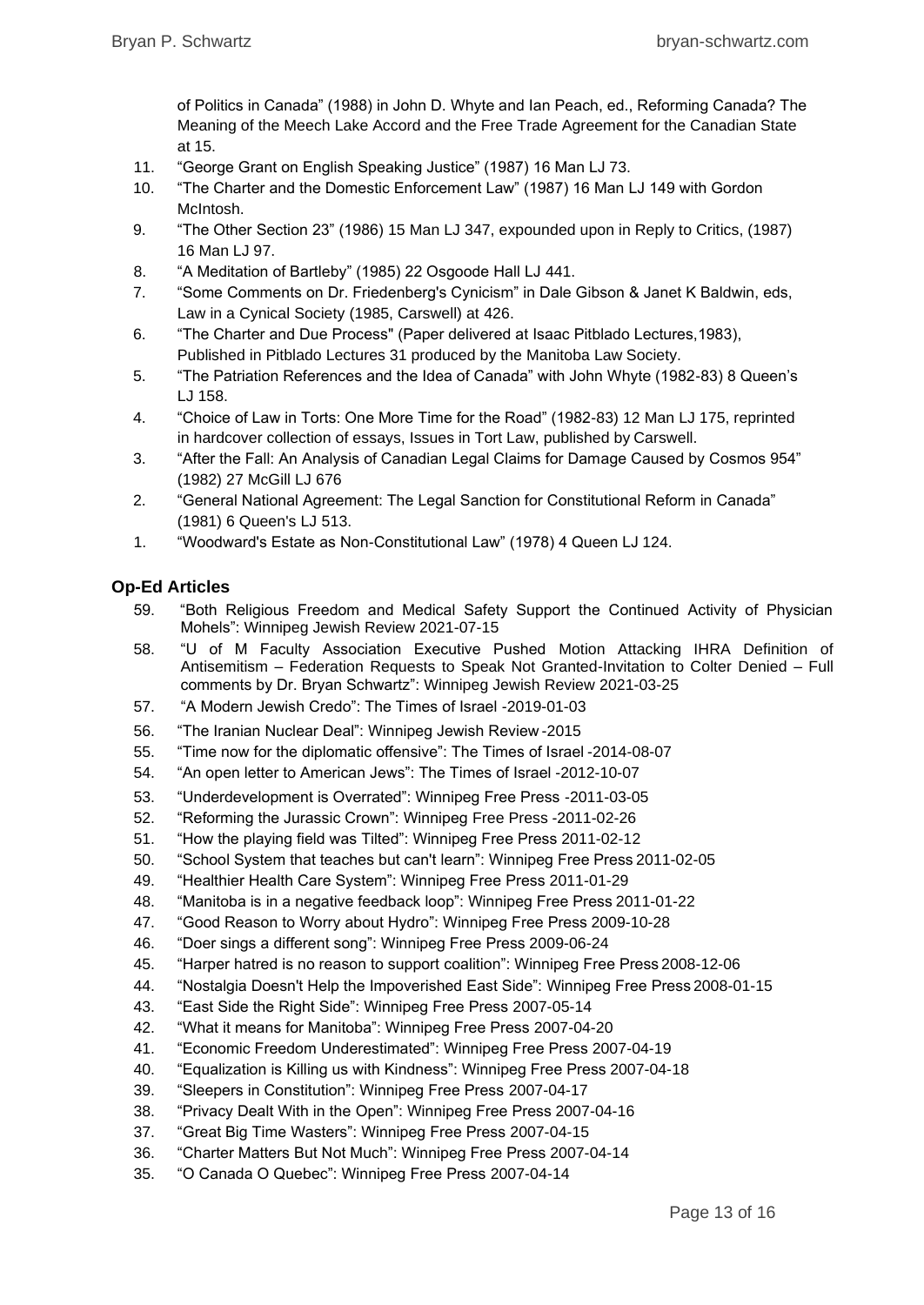- 34. "Safety Valve": Winnipeg Free Press 2006-01-11
- 33. "Extreme Prejudice": Winnipeg Free Press 2005-12-06
- 32. "Wheat Board Wars Rage On": Lawyers Weekly 2004-08-20
- 31. "Last Best Hope": Globe and Mail 1998-05-23
- 30. "An Engaging Account of Constitutional Talks": Globe and Mail 1993-10-02
- 29. "More People Tried by a Jury of their Peers": Globe and Mail 1993-09-08
- 28. "Being an outside Director of a Company can be a Risky Business": Globe and Mail 1993- 05-27
- 27. "Rights of People portrayed in Docudramas": Globe and Mail 1993-05-25
- 26. "What the Rules tell us to do and how we really act": Globe and Mail 1993-05-11
- 25. "What can the trial of Jesus teach us today": Globe and Mail 1993-04-13
- 24. "Experiments with Private sector Prisons": Globe and Mail 1993-03-30
- 23. "Defence of both Lawyers and Paralegals": Globe and Mail 1993-03-16
- 22. "Censorship and Computer Bulletin Boards": Globe and Mail 1993-03-02
- 21. "Nature of Law in a Harsh Complex World": Globe and Mail 1993-02-16
- 20. "Trying too hard to make the Punishment fit the Crime": Globe and Mail1993-02-02
- 19. "Different Approaches to Firms that have gone down the Tubes" : Globe and Mail 1993- 01-19
- 18. "Committing Crimes when they are just following orders": Globe and Mail 1992-01-05
- 17. "What the Courts think about Santa and City Hall": Globe and Mail 1992-12-22
- 16. "International Law has much to say about the use of Force": Globe and Mail1992-12-08
- 15. "Citizens should be Better Protected Against Private Policing" : Globe and Mail 1992-11-24
- 14. "New Ways of Patenting Designer Genes": Globe and Mail 1992-11-10
- 13. "When you do a Deal with the Devil": Globe and Mail 1992-10-27
- 12. "Pros and Cons of the Constitutional Concoction": Globe and Mail 1992-10-13
- 11. "Genius Should not get Special Treatment in Court": Globe and Mail 1992-09-29
- 10. "Legislation to Protect a Persons Privacy": Globe and Mail 1992-09-15
- 9. "Some Trials Should be Televised": Globe and Mail 1992-09-01
- 8. "Artists Rights and Copyrights": Globe and Mail 1992-08-18
- 7. "Aboriginal Self Government": Globe and Mail 1992-08-04
- 6. "Statutes that can Rise from the Dead": Globe and Mail 1992-07-21
- 5. "Libel Chill": Globe and Mail 1992-07-07
- 4. "Money and the Freedom of Screech": Globe and Mail 1992-06-23
- 3. "Dark Side of Public Inquiries": Globe and Mail 1992-06-09
- 2. "Convoluted Legalese is used ad nauseam": Globe and Mail 1992-05-26
- 1. "Miscue on Meech": Globe and Mail 1988-05-25

#### **Public Lectures (recent only)**

- "Freedom of Expression in the Private Sector" (2018) Mid-Winter MBAConference
- "Cybersecurity and the Legal Practice" (2015) Intlaw Conference.
- "The Future of Property Law" (2015) Pitblado Lecture series.

#### **Adjudication awards in interprovincial or international trade dispute cases**

(as per earlier list)

- *SD Myers* (NAFTA decision)
- *● Bilcon of Delaware et al v. Canada*
- *Alberta v BC* (interprovincial dispute settlement)

#### **Educational Websites**

● Specific Claims Website – archive spanning many decades of judicial decisions, official reports legislation and commentary relating to First Nations specific claims <https://specific-claims.bryan-schwartz.com/>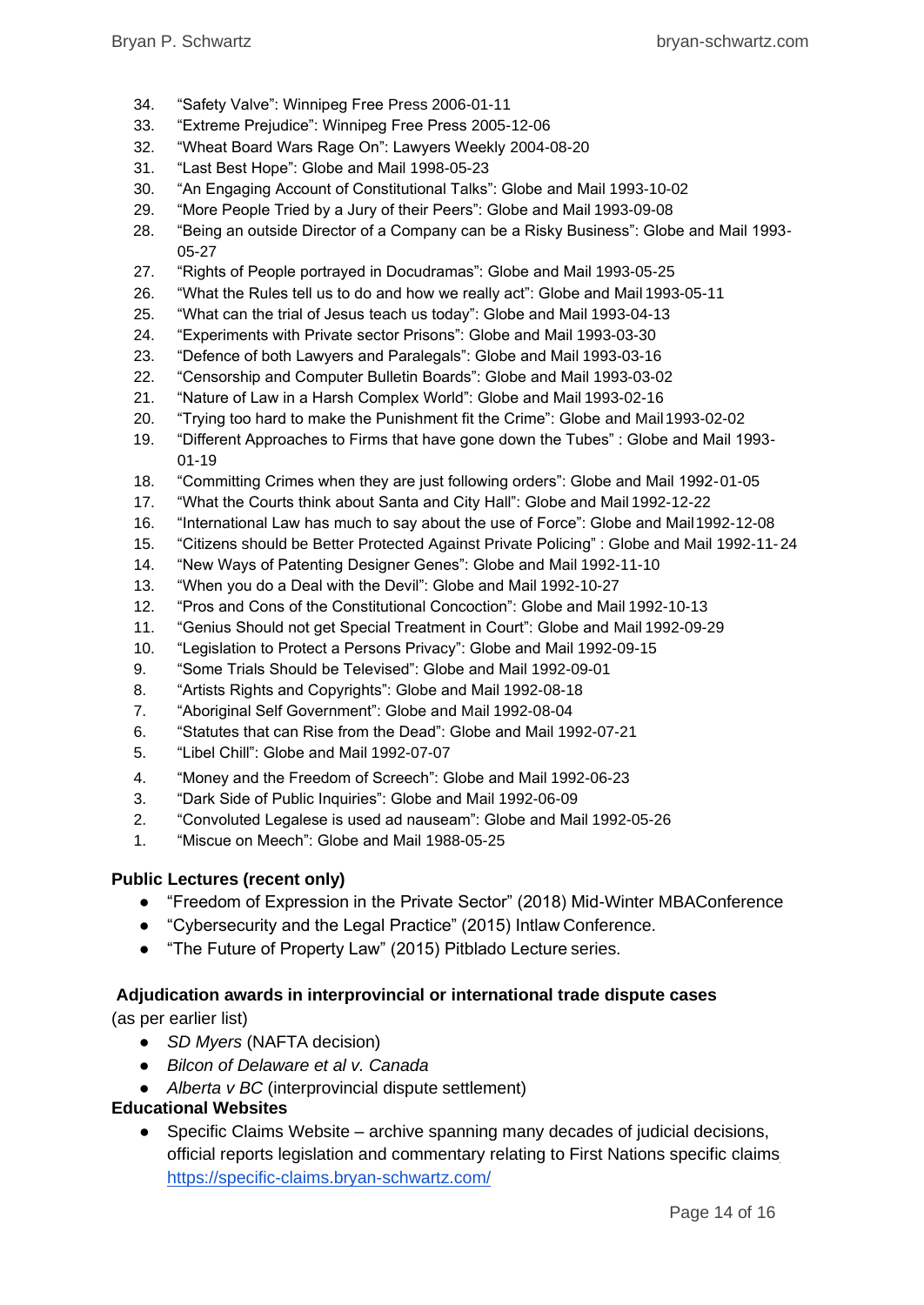# **Recent Major Grants in Aid of Teaching and Scholarship**

|           | Indigenous Initiatives Fund, University of Manitoba                  | 2016-Present |
|-----------|----------------------------------------------------------------------|--------------|
|           | (to initiate course on Indigenous Peoples, Oral History and the Law) |              |
| $\bullet$ | Endowment Fund, University of Manitoba                               | 2016-Present |
|           | (to support establishment of e-publishing for Manitoba scholarly     |              |
|           | publications)                                                        |              |
| $\bullet$ | Social Sciences and Humanities Research Council                      | 2014-Present |
|           | (Scholarly Publications program for the Manitoba Law Journal)        |              |
| $\bullet$ | Asper Family Foundation, David Asper Foundation                      | 2013-Present |
|           | (to support the Israel and International Law Program, annual grants) |              |
| $\bullet$ | Canadian Credit Management Foundation, Conference Program            | 2013-Present |
|           | Fund                                                                 |              |
|           | (endowment to support the Intlaw Annual Conferences)                 |              |
| $\bullet$ | Canadian Credit Management                                           | 2000-Present |
|           | Asper Chair, University of Manitoba                                  |              |
|           | (endowed funds to support numerous initiatives of the Asper Chair)   | 1999-Present |
|           |                                                                      | 1999-Present |
|           | Asper Chair, University of Manitoba                                  |              |
|           | (endowed funds to support numerous initiatives of the Asper Chair)   |              |
|           |                                                                      |              |